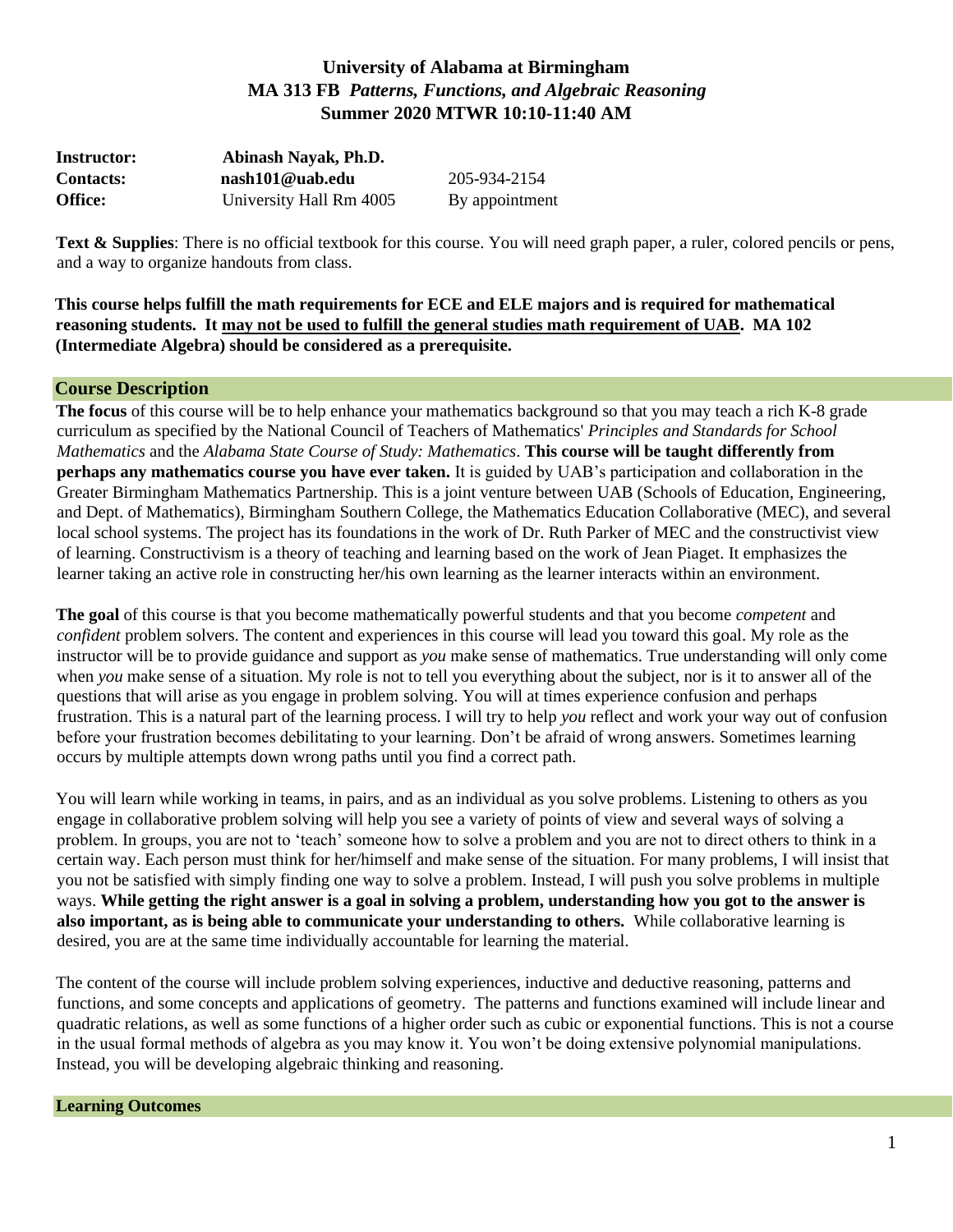- 1. Define and use a variety of mathematics terms and concepts.
- 2. Apply inductive and deductive reasoning to problems.
- 3. Identify patterns in mathematics.
- 4. Solve problems involving patterns that form linear and quadratic functions.
- 5. Apply problem solving strategies such as guess and check, working backwards, solve a simpler problem, etc. to a variety of problems.
- 6. Identify properties of geometric figures and apply these in problems.
- 7. Demonstrate knowledge of concepts of number and number relationships, number systems, number theory, estimation, and computation in the context of problem solving.
- 8. Communicate mathematical ideas orally and in writing including making mathematically convincing arguments.
- 9. Demonstrate a positive disposition toward persistence and reflection in doing mathematics.
- 10. Solve a variety of math problems related to concepts taught in grades K-8.

## **Course requirements**

- **1. Attendance and active participation in all sessions. Two or more unexcused absences will lower your final grade. Because active group participation is an essential component of this course**, **missing 25% of classes or more with unexcused absences will result in a grade of F for this course.**
- **2.** You may collaborate on solving the homework problems (Menus 1 and 2). However, it is imperative that you are able to solve problems on your own on the exam. A good guideline is that after you have solved a problem, you should feel confident that you are able to explain your solution to the class.
- **3.** Complete individual menus of problems, group tasks, and homework problems. If you must miss class, it is expected that you will complete any missed group work or tasks from the missed class.
- **4.** Complete article reviews and other readings. Full directions and expectations for these assignments are on Canvas.
- **5.** Complete an in-class Midterm Performance Assessment near the middle of the semester and a Final Performance Assessment at the end of the semester.
- **6.** Develop a Final Mathematics Portfolio. Full directions and expectations for this assignment will be available on Canvas.
- **7.** Have a positive and productive disposition toward yourself, your classmates, and mathematics. Be respectful of fellow classmates and the instructor as you share ideas.

# **Course Grades**

Students earn their grade in the course as determined in the table below. Points accumulated will be recorded in CANVAS. Important due dates will be listed in CANVAS calendar.

| <b>Assignments</b>           | Percent of         | <b>Percent</b> | Grac         |
|------------------------------|--------------------|----------------|--------------|
|                              | <b>Final Grade</b> | <b>Earned</b>  |              |
| Math Menus (2)               | 24                 | 90-100         | A            |
| Participation/Attendance*    |                    | 80-89          | B            |
| Article Reviews/Discussion   | 10                 | 70-79          | $\mathsf{C}$ |
| Midterm                      | 24                 | 65-69          | D            |
| <b>Mathematics Portfolio</b> | 10                 | 64 and below   | $\mathbf{F}$ |
| Final                        | 27                 |                |              |

| <b>Percent</b> | Grade |
|----------------|-------|
| <b>Earned</b>  |       |
| 90-100         | A     |
| 80-89          | B     |
| 70-79          | C     |
| 65-69          | D     |
| 64 and below   | F     |
|                |       |

\* The participation score is intended to recognize those who put forth a maximum effort and demonstrate persistence in problem solving. The instructor will use her best professional judgment in awarding the 5% for this item based on a student's full participation in class activities, attempts at completion of challenging tasks, and may be influenced by a student's attempts or non-attempts at dessert items from the menu problems. **Five percent will be awarded to students who: have few or no absences (and make up the work for any absences), actively participate in all group and independent tasks, demonstrate persistence in pursuing challenging problems and tasks, show craftsmanship in solving problems and seek to extend their thinking on problems, stay on task without reminders during class activities, show the ability to work independently on tasks, demonstrate the ability to work with others on tasks without providing too much assistance, complete all required tasks on the menus and give good faith**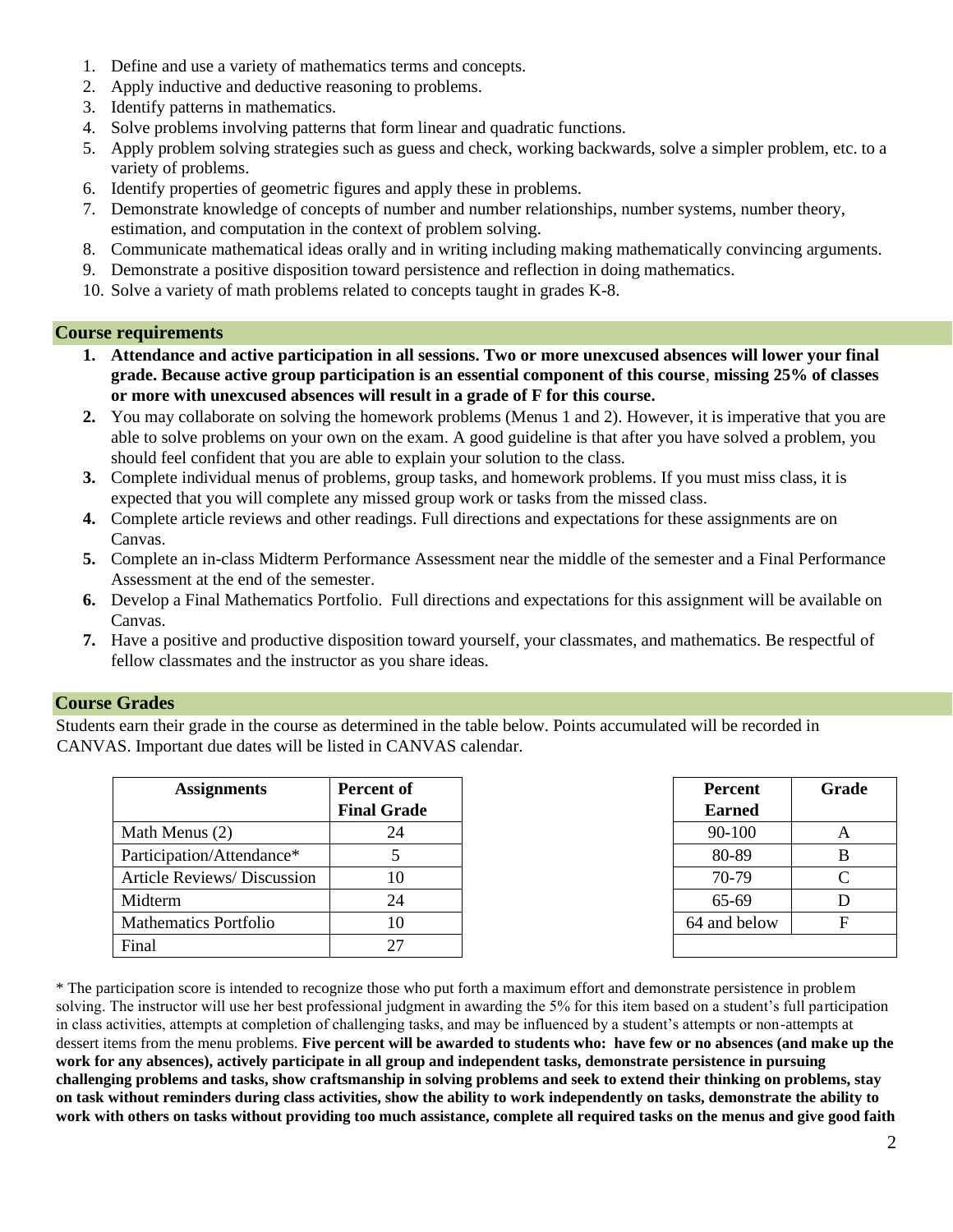**attempts at some of the desserts on the menus.** If in the judgment of the instructor a student fails to meet all of the above, the instructor will assign a score between 0 and 5% with appropriate credit given for partial successes in meeting course goals. The instructor's decision here is based on his/her professional experience and is the final judgment on this item.

## **Course Policies**

## **Cell Phones and Other Devices**

Let me know in advance if there is an important reason for you to be accessible by phone during class. Please silence your cell phone so you can be fully present to the members of our class and your small groups. Other devices are not permitted in class unless otherwise approved by the instructor.

#### **Exams**

A make-up exam will be scheduled only when requested within the first two days of the term for a valid and verifiable reason or in case of an extreme emergency.

## **Attendance and Tardiness/Early Departure Policy**

Attendance every day is expected and essential to success. Please be on time to class and let me know as soon as possible if it is necessary to miss class. **Class roll will be taken** at the beginning of each class period and recorded. Always sign in as documentation of your attendance and punctuality. It is your responsibility to talk with your peers regarding what you missed, ask classmates to turn in your assignments, etc. You will be held responsible for content during your absence**.** Tardiness to class and early departures are disrespectful to the instructor and your classmates.

## **Late Assignments/Revisions**

All assignments are due at the indicated/assigned due date and time in Canvas unless otherwise instructed. In the event the instructor will accept a late assignment, ten percent of the assignment grade will be deducted per day late. No revisions will be possible unless requested by the instructor. If the instructor requests a revision of an assignment, the grade you receive will be an average of the first and second attempts.

#### **Academic Misconduct**

UAB Faculty expects all members of its academic community to function according to the highest ethical and professional standards. You are expected to be aware of, and rigorously adhere to UAB code of conduct with regard to academic honesty and inter-personal relations.

Academic dishonesty and misconduct includes, but is not limited to, acts of abetting, cheating, plagiarism, copying homework, fabrication, and misrepresentation. Candidates are expected to honor the UAB Academic Code of Conduct as detailed in the most current *UAB Student Catalog.*.

#### **Reasonable Accommodations**

UAB is committed to providing an accessible learning experience for all students. If you are a student with a disability that qualifies under Americans with Disabilities Act (ADA) and Section 504 of the Rehabilitation Act, and you require accommodations, please contact Disability Support Services for information on accommodations, registration and procedures. If you are registered with Disability Support Services, please contact DSS to discuss accommodations that may be necessary in this course. Disability Support Services can be reached at 934-4205 or www.uab.edu/dss or in the Hill Center Suite 409.

#### **Non-harassment, hostile work/class environment:**

The UAB College of Arts and Sciences expects students to treat fellow students, their Course Instructors, other UAB faculty, and staff as adults and with respect. No form of hostile environment or harassment will be tolerated by any student or employee. In this class, we will only use constructive criticism and will work to build a community of life-long learners.